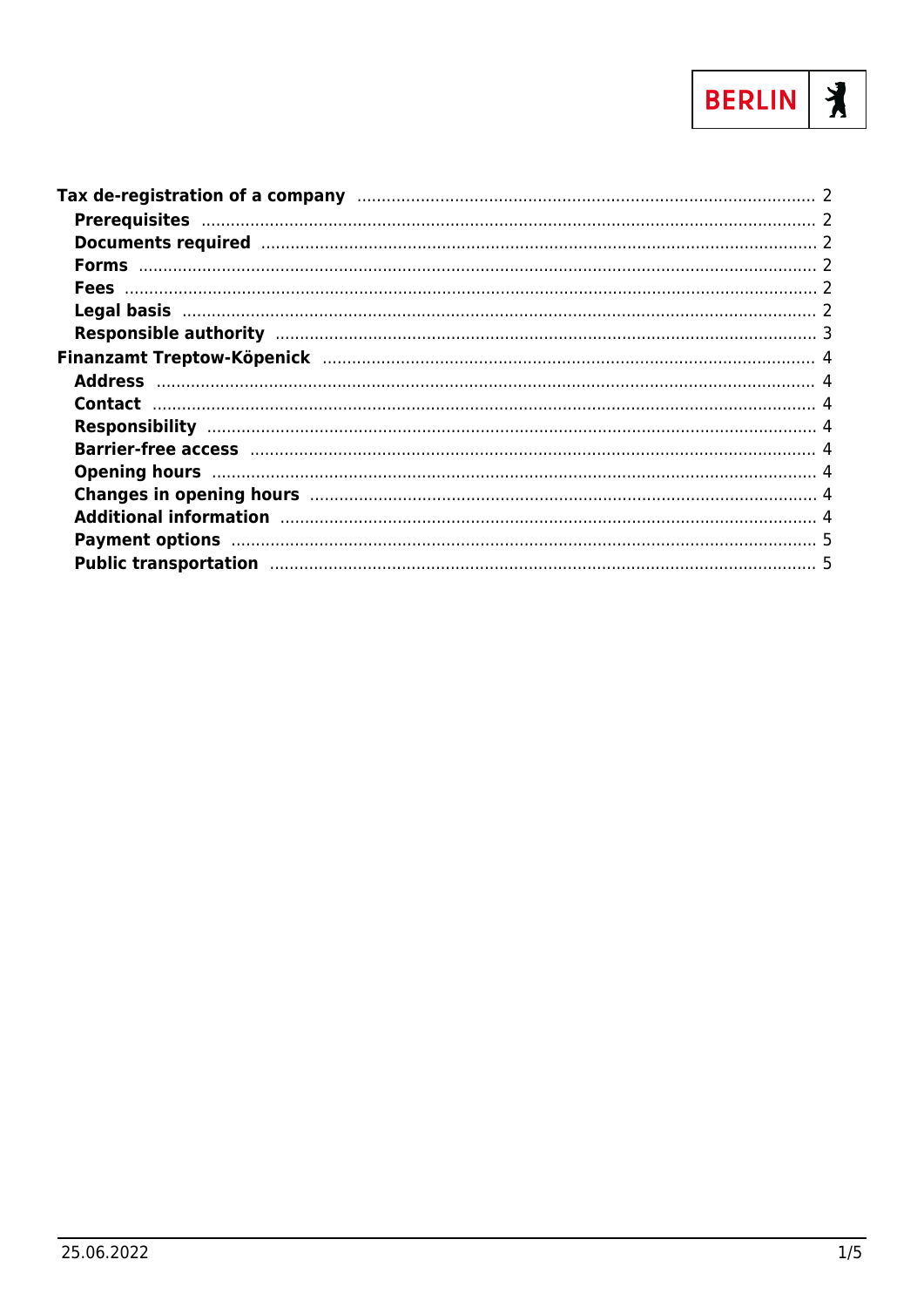# <span id="page-1-0"></span>Tax de-registration of a company

You have the fiscal obligation to inform the competent tax office immediately, if you are temporarily or permanently discontinuing any

- 1. commercial activities,
- 2. self-employed (freelance) activities,
- 3. activities in the fields of agriculture or forestry,
- 4. if you are terminating participation in a private company,
- 5. if a corporation is liquidated,
- 6. if an association is dissolved (e. g. construction or working committees).

In the case that a corporation, an association or assets are dissolved, such **notification must be submitted within one month** of the reportable event. The same applies in the case that the company management or offices are relocated.

For this purpose, a questionnaire for temporary or permanent de-registration or reregistration for tax purposes is provided by the financial authority for the federal state of Berlin. This template is also available from your competent tax office. To speed up the process, the template is available online for download.

#### <span id="page-1-1"></span>**Prerequisites**

**No prerequisites**

#### <span id="page-1-2"></span>**Documents required**

**+ Contracts, resolutions**

Please submit any contracts or resolutions that relate to the de-registration or re-registration, along with the

+ **completed template.**

#### <span id="page-1-3"></span>**Forms**

#### **Template for temporary / permanent tax de-registration / reregistration** ([https://www.berlin.de/sen/finanzen/dokumentendownload/steuern/daten-und](https://www.berlin.de/sen/finanzen/dokumentendownload/steuern/daten-und-fakten/betriebseroeffnung-betriebseinstellung/vorl__ufige_endg__ltige_steuerliche_abmeldung_ummeldung.pdf)

[-fakten/betriebseroeffnung](https://www.berlin.de/sen/finanzen/dokumentendownload/steuern/daten-und-fakten/betriebseroeffnung-betriebseinstellung/vorl__ufige_endg__ltige_steuerliche_abmeldung_ummeldung.pdf)betriebseinstellung/vorl\_ufige\_endg\_ltige\_steuerliche\_abmeldung\_ummeldu [ng.pdf\)](https://www.berlin.de/sen/finanzen/dokumentendownload/steuern/daten-und-fakten/betriebseroeffnung-betriebseinstellung/vorl__ufige_endg__ltige_steuerliche_abmeldung_ummeldung.pdf)

#### <span id="page-1-4"></span>**Fees**

Free of charge

#### <span id="page-1-5"></span>**Legal basis**

**§§ 85, 88, 90, 93, 97, 137 and 138 of the German Tax Code (AO)** ([https://www.gesetze-im-internet.de/ao\\_1977/\)](https://www.gesetze-im-internet.de/ao_1977/)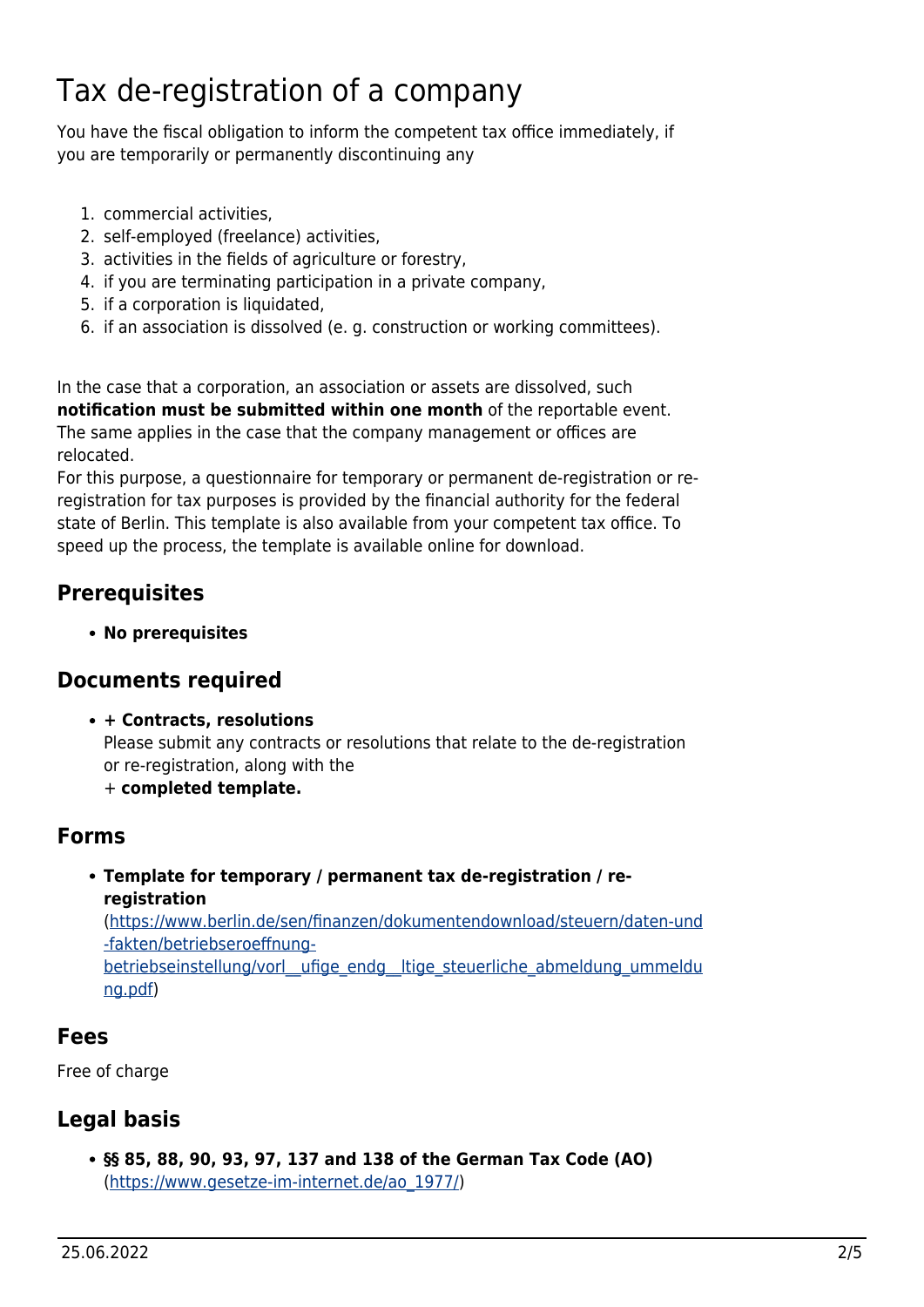#### <span id="page-2-0"></span>**Responsible authority**

**Please note that the official language for all proceedings is German. We therefore ask you to submit any entries, notifications or applications in German only, to allow for them to be processed by the competent departments. These websites provided in English language are only intended for providing general information. They do not give rise to any legal right to handle processes in any other language.**

Please submit the completed template to your current competent tax office, stating the existing tax number.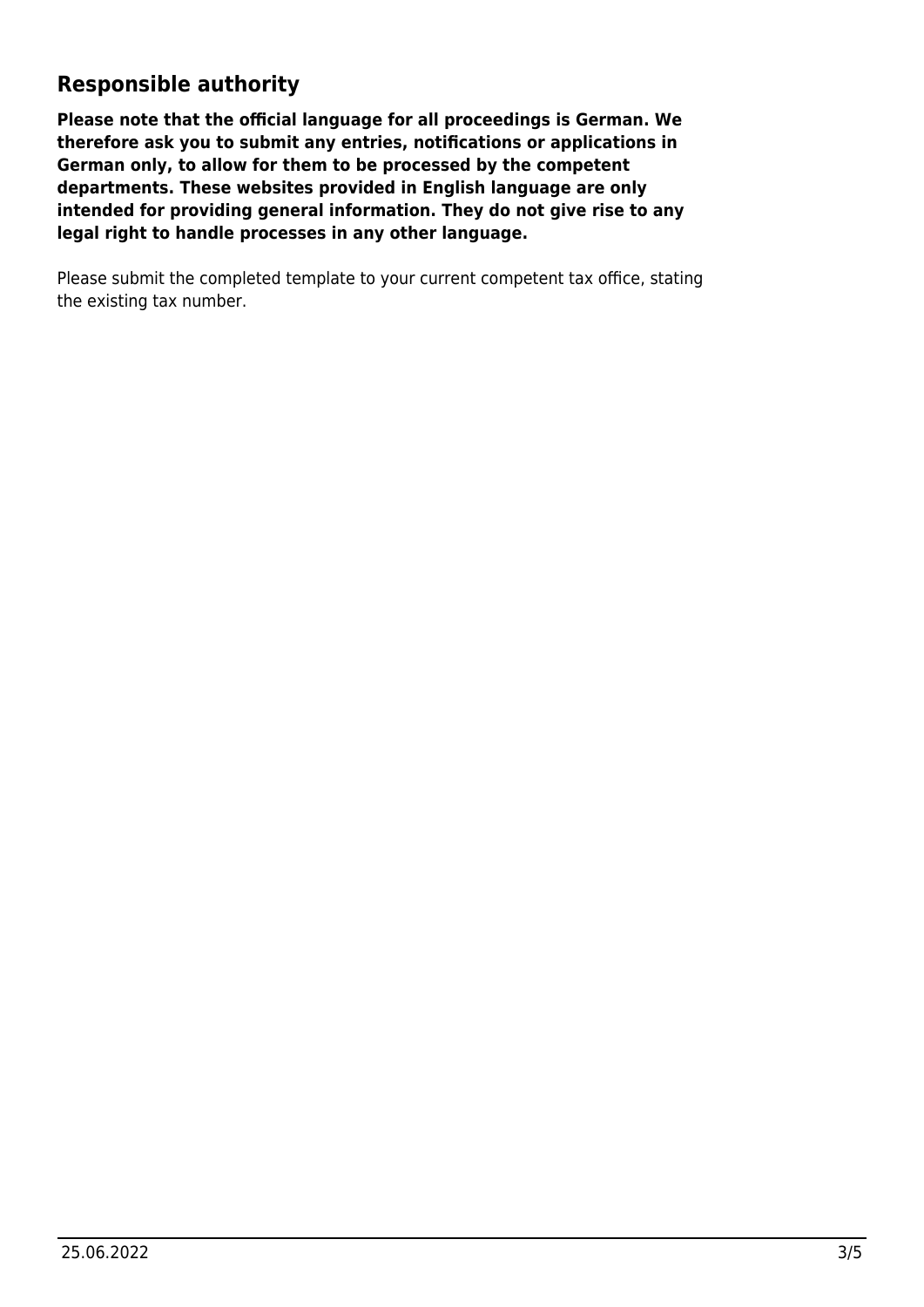## **Information on this location**

# <span id="page-3-0"></span>Finanzamt Treptow-Köpenick

#### <span id="page-3-1"></span>**Address**

Seelenbinderstr. 99 12555 Berlin

# <span id="page-3-2"></span>**Contact**

Telephone: (030) 9024 12-0 Fax: (030) 9024 12-900 Internet: <http://www.berlin.de/sen/finanzen/steuern/finanzaemter/treptow-koepenick/> E-mail: [poststelle@fa-treptow-koepenick.verwalt-berlin.de](mailto:poststelle@fa-treptow-koepenick.verwalt-berlin.de)

## <span id="page-3-3"></span>**Responsibility**

http://www.berlin.de/sen/finanzen/steuern/finanzaemter/

#### **Barrier-free access**

<span id="page-3-4"></span>

[Explanation of symbols](https://service.berlin.de/hinweise/artikel.2699.php)

#### <span id="page-3-5"></span>**Opening hours**

Monday: geschlossen Tuesday: 08:00-14:00 Uhr Wednesday: 08:00-14:00 Uhr Thursday: 12:00-18:00 Uhr Friday: geschlossen

#### <span id="page-3-6"></span>**Changes in opening hours**

Es gelten für die Berliner Finanzämter eingeschränkte Öffnungszeiten und sind nur die Infozentralen geöffnet.

Anliegen können wie gewohnt über ELSTER Online, per E-Mail oder telefonisch übermittelt werden.

## <span id="page-3-7"></span>**Additional information**

Die Zahlung von Steuern und Abgaben ist nur unbar durch Überweisung oder Einzahlung auf ein Konto des Finanzamts sowie mittels Hingabe/Übersendung von Schecks möglich. Verwaltungsgebühren können am Standort mit girocard (mit PIN) bezahlt werden.